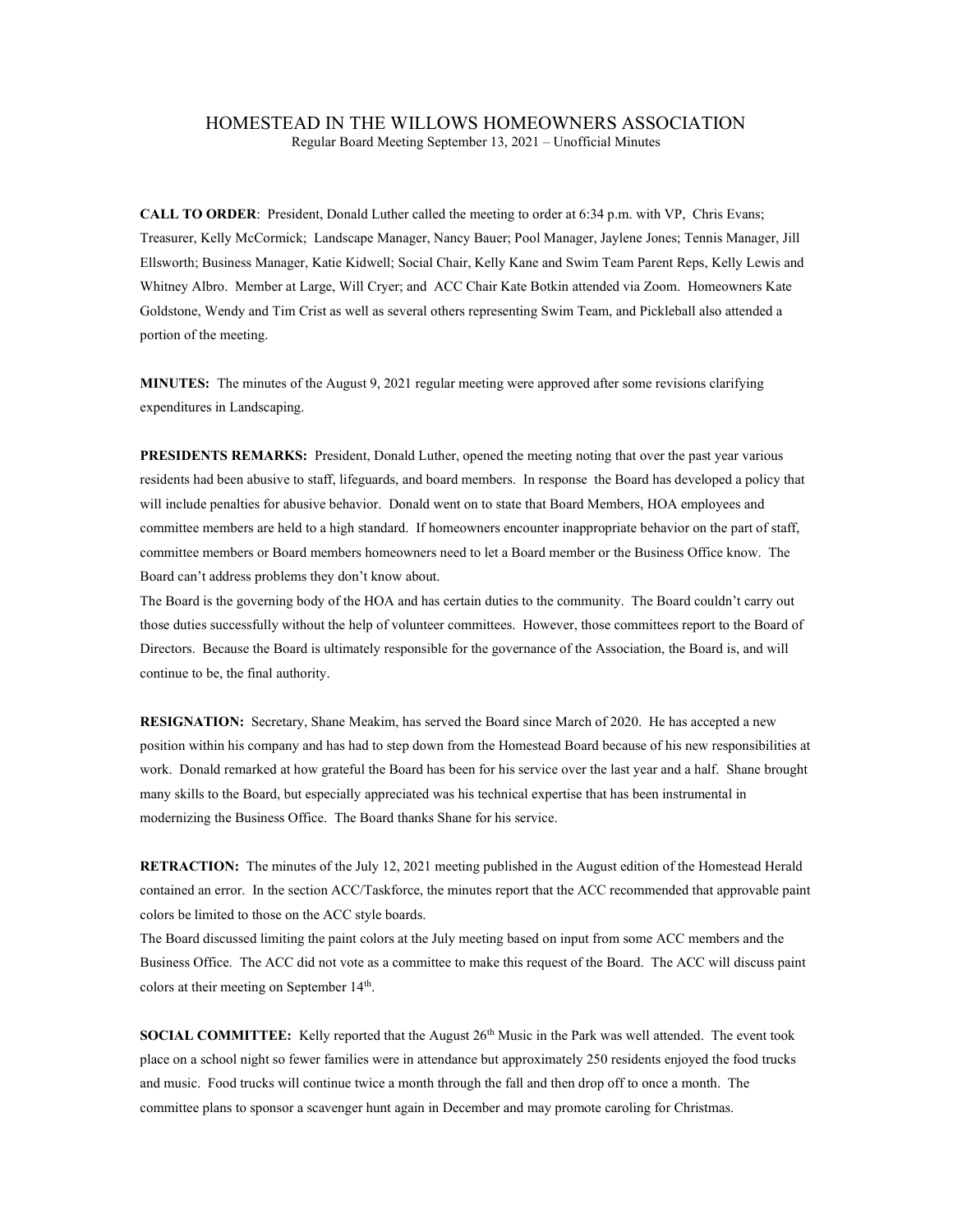SWIM TEAM: Parent Rep Kelly Lewis introduced herself to the Board as the 2022 liaison. Swim Team will advertise for coaches in the November Homestead Herald.

The Board discussed exempting Board members from mandatory volunteer hours on Swim Team and other committees. Donald explained to those present that the Board already had a Director Conflict of Interest Policy thus the Board does not need to create a separate exemption for Swim Team hours. The Board will determine conflicts on a case-by-case basis. If there is a situation where a Board members role would interfere or causes a conflict, the Board is authorized to make the final decision. The Board will gather information prior to making an exemption and hopes the Swim Team will bring their concerns to the Board so that there can be transparency. Swim Team pointed out that they have a code of conduct for swim team participants that allows them to remove team members if necessary.

## MANAGER REPORTS

1. POOL: Manager Jaylene Jones reported that the South and West pools had been closed for the season. Front Range Recreation is preparing Homesteads closing packet and budget for next year. All pricing for 2022 will include a clause addressing the volatility in costs for supplies and equipment that FRR experienced in the industry in 2021 and expects to continue in 2022. To accommodate the ACES Swim Team currently renting the North Pool FRR will vacuum the pool on Sunday evening and Friday night. The Board signed the Pool Use Agreement with ACES noting that their rental of the North Pool has enabled the Board to offer daily lap swimming and weekend resident swimming through September.

2. LANDSCAPE: Manager Nancy Bauer reported that the junipers bordering the West side of the South Pool parking lot had been removed and the remaining plants were removed or pruned. Nancy is collecting bids to landscape the area in 2022. She and an arborist identified 13 replacement tree locations. Five families had donated entire trees through the Save our Shade program and two other families had contributed toward a tree. Nancy is also having treatments applied to some of the Association's older trees to help prevent decline. Nancy is obtaining competitive bids on grounds maintenance and irrigation control in preparation for presenting her budget at the October meeting.

3. TENNIS: Manager Jill Ellsworth reported that the South Tennis Courts had been inspected by Renner Sport Surfaces who believe they can just sand sections and repaint them. Renner inspected the other tennis courts and evaluated the property for possible locations for pickleball courts. The cost is prohibitive in most locations due to the complication of getting concrete to the site. The South Pool lawn is the most logical space but that area is used for parties, sports practices, team banquets, pool parties and so on. There was much discussion between the Board and the pickleball players about the lack of a facility for pickleball. The Board suggested that pickleball define what precisely they want the HOA to consider and to present data supporting their ask. Jill will gather tennis participation data for the Boards consideration as well.

4. ACC/TASK FORCE: 39 applications were received in August for ACC approval. The Taskforce mailed October 1 deadline letters to owners who had stated work was finished but was found to be incomplete upon final inspection.

5. BUSINESS: Katie reported that the signs for the greenbelt had been ordered and that she had purchased a refurbished laptop for the Business Office. Katie will be out of the office for three weeks in December due to nonelective surgery.